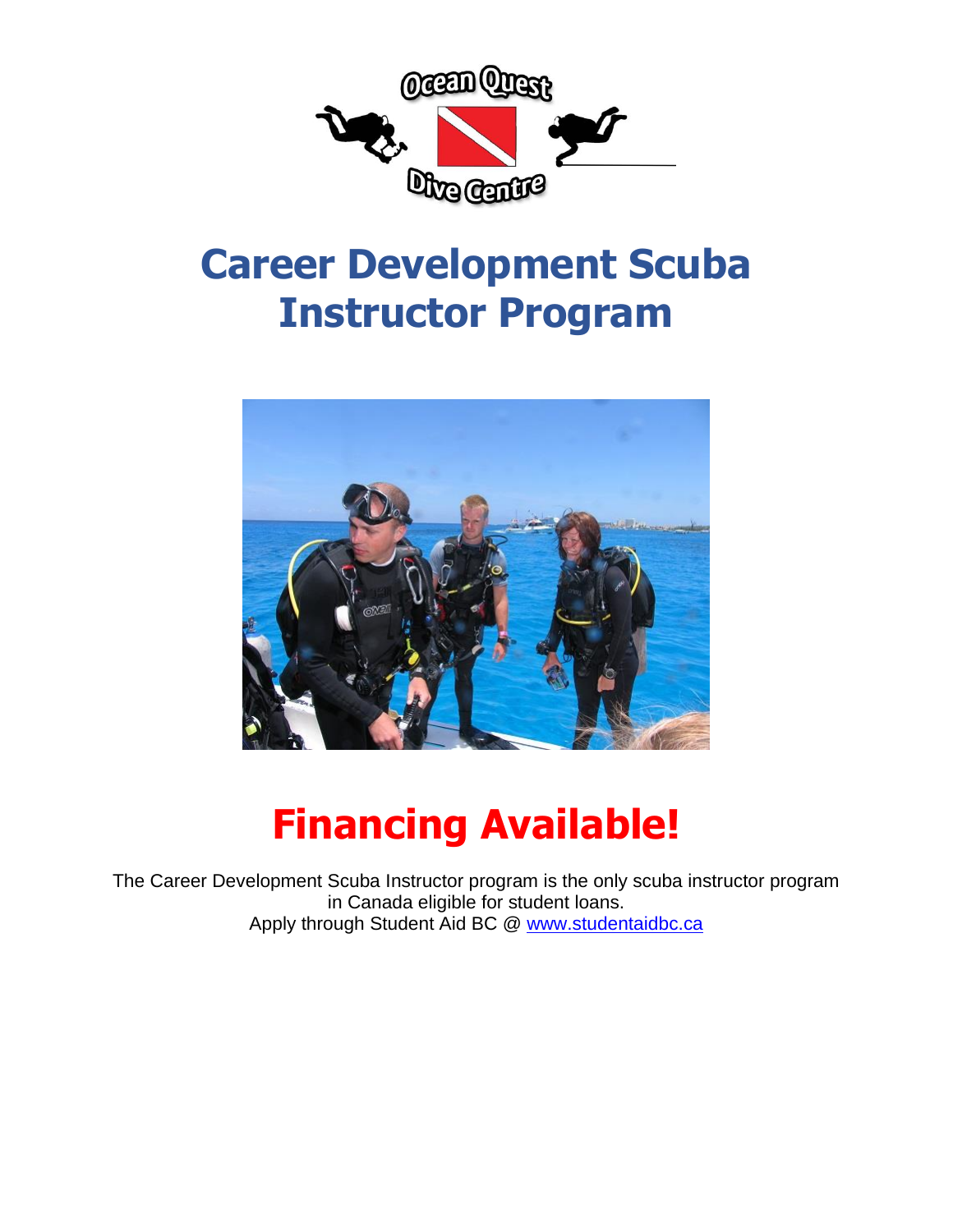### **Reasons to take the Ocean Quest Career Development Scuba Dive Instructor Program**

#### **Credibility and Recognition**

Ocean Quest Dive Centre is the most active instructor training facility in Canada and the only PADI Career Development Centre in Western Canada. We have been training PADI Instructors for over 20 years and have issued over 1650 Professional Diver certifications. Over the years, Ocean Quest and Ocean Quest instructors have earned multiple awards from PADI.

The Ocean Quest Career Development Scuba Dive Instructor program is the only full-time scuba instructor program conducted in Canada. Our 7 month program includes more in-depth diver training than any other program available!



#### **Program Lifestyle**

**"This has been the best year of my life!"** is a common theme from students who complete the Ocean Quest career training programs.

The program is conducted on the West Coast of British Columbia. British Columbia known for its relaxed life-style, beautiful scenery and world-class diving. You will have access to some of the best diving in the world! Past students have dove sites like the HMCS Annapolis a 371 ft. Destroyer Escort sunk as an artificial reef in Howe Sound. Shore dives such as Whytecliffe Park hosts a variety of marine life and diving areas including reef and wall dives. Whyecliff Park was the first marine park in Canada.

Your class mates will be instant dive buddies who share the same passion as for scuba as you do. Your will have access to unlimited diving throughout the year. Many students will log over 150 dives within the course.

Aside from diving, we see students form lifelong friendships as they progress through the program.

#### **Experienced Instruction**

The dive instruction is lead by Greg McCracken, PADI Course Director (Instructor Trainer), Deirdre Forbes McCracken, PADI Master Instructor and Fabiola Ruiz Aquilar, PADI Course Director. Greg and Deirdre are the owners of Ocean Quest Dive Centre a full service Five Star PADI Career Development Centre. Fabiola is Manager of Training at Ocean Quest.

Greg has been teaching diving for 25 years and has issued over 2100 professional level certifications and over 4300 certifications in all levels. Greg continues to be enthusiastic for teaching and diving. Every year, he makes a strong effort to learn and evolve as an instructor and as a diver. Greg truly enjoys assisting his students in meeting their goals as divers and diving professionals.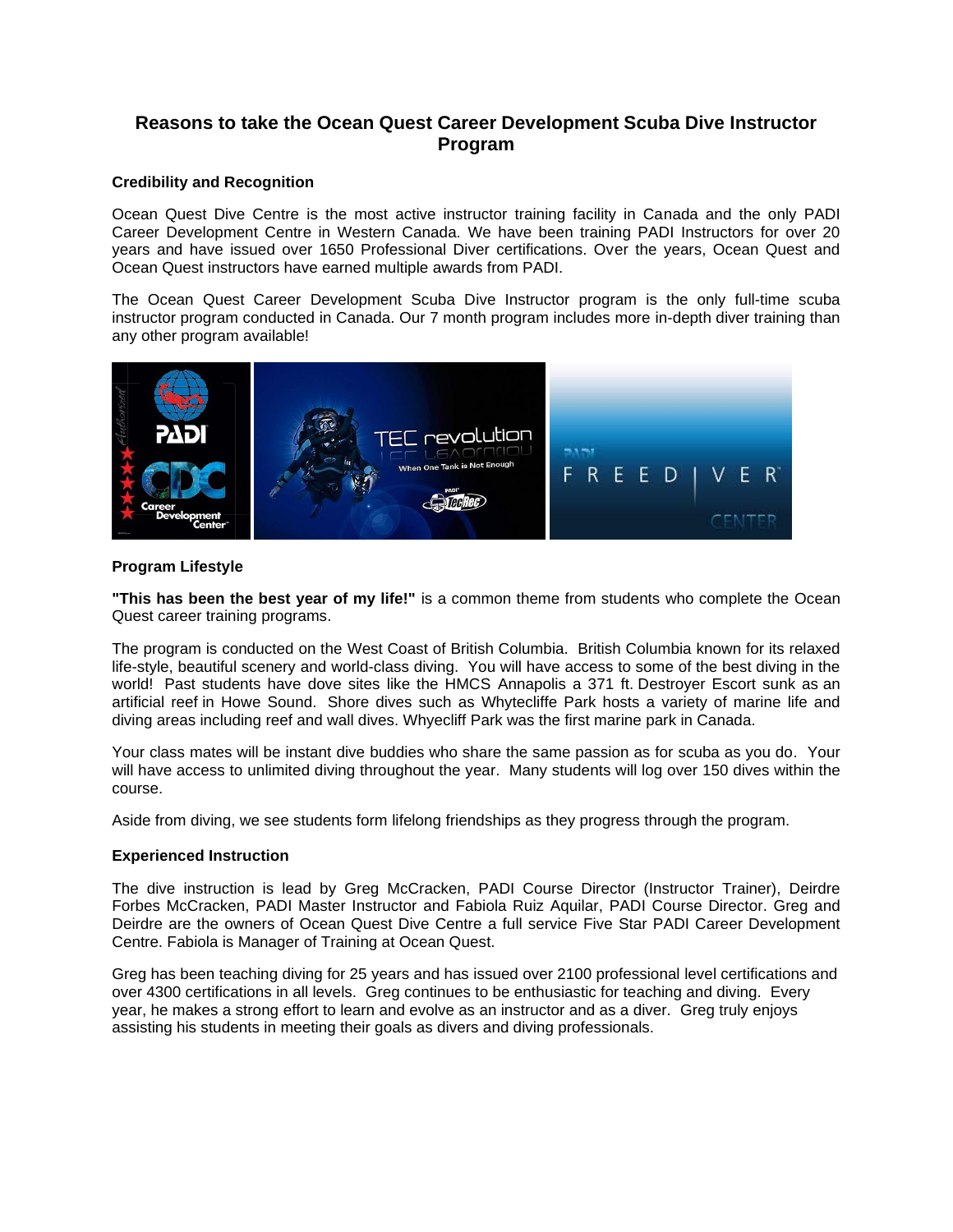Deirdre has been a PADI Instructor for 25 years. Aside from being owner of Ocean Quest, Deirdre has held many key positions within the local diving industry including being a past board member of the Artificial Reef Society of BC (ARSBC) as well as the past President of the Dive Industry Association of BC (DIABC). More recently, Deirdre has been involved in projects that have been in partnership with Aquatica Submarines, Marine Life Sanctuaries Society (MLSS) and the Underwater Council of BC (UCBC).

Fabiola Ruiz Aguilar is a PADI Course Director and Manager of Professional Development Ocean Quest. Fabiola graduated 2009 from an Ocean Quest conducted career program. After spending time working in the diving industry in Mexico, Australia and Ireland, Fabiola made her way back to Vancouver and started working full-time at Ocean Quest. Fabiola is directly involved in all of our Career Development Scuba Dive Instructor programs.

As a team Greg, Deirdre, Fabiola and the rest of the Ocean Quest crew spend 7 full months working to help you reach your goals as a highly skilled and qualified diver and diving professional. They are committed to making your course the best possible program available and constantly work to add value above and beyond the basic credentials.

#### **Cold Water Training**

British Columbia has some of the best diving in the world. Being cold water trained will offer you many advantages over tropical training.

- **Drysuit diving –** Drysuit diving requires more skills and mastery of buoyancy control. By completing all of your diving in a drysuit you will achieve a higher skill level than divers in the tropics.
- **More Challenging Diving Environment –** Our local diving consists of cold water and variable visibility. This environment requires us to adjust the way we dive. We have to have better awareness of our depth, dive buddies and navigation. You will find that we teach many techniques that are specific to diving in our local environment that are not taught in other areas of the world. The techniques that you learn here, however, can be applied to anywhere you go.
- **More respect –** Our instructors are highly respected around the world. We are focussed on quality instruction. We are not focussed on seeing how many instructors we can train in a year.

#### **Financing**

The Career Development Scuba Instructor program is the only scuba instructor program in Canada eligible for student loans. Apply through Student Aid BC - <www.studentaidbc.ca>

#### **Fun!**

Who says you can't have fun while you learn! While you attend the Career Development Professional Scuba Instructor program, your homework is to scuba dive!! You really will have the time of your life during this course.

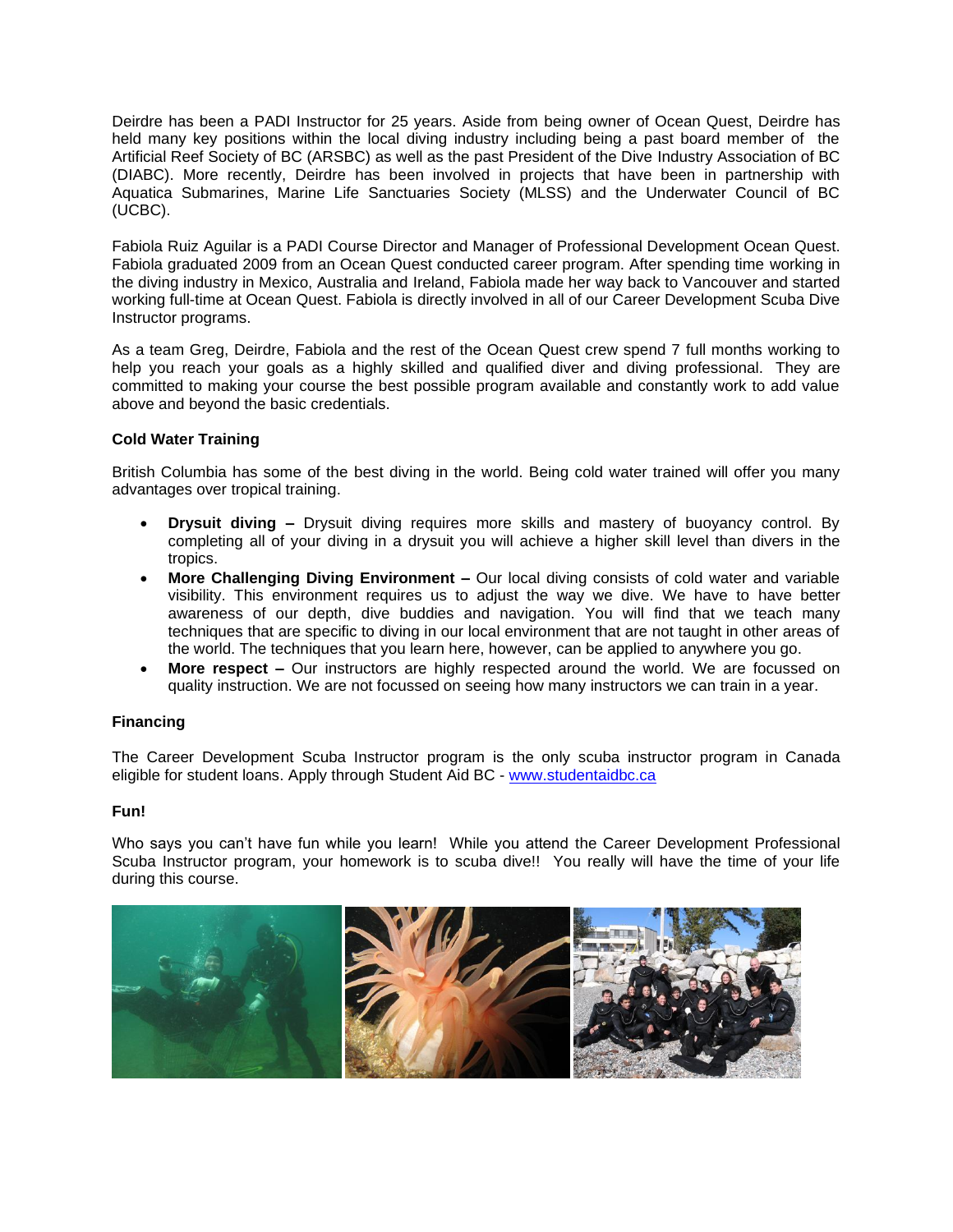#### **Easy to Find a Job!**

Since 2004, we have been developing a top reputation for our training. Following the program, we have seen students take advantage of and create many opportunities for themselves in the scuba diving industries. Our graduates have worked or are working across the globe in places such as:

- Scuba Caribe Playa del Carman, Mexico
- Underwater Technical World Playa del Carmen, Mexico
- Club Med Turks and Caicos
- Club Med Bahamas
- Stuarts Cove Bahamas
- Dressel Divers Dominican Republic
- Neptuno Divers Dominican Republic
- Deep Blue Divers Utila, Bay Islands,  $\bullet$ **Honduras**
- Bananarama Dive's Eco Friendly Resort Roatan, Bay Islands, Honduras
- Broadreach Summer Adventure Camps Caribbean
- Royal Caribbean Cruise Lines
- Norwegian Cruiselines
- Adrenalin Dive Townsville, Australia
- Bamfield Marine Station British Columbia
- Several Dive Centres throughout Vancouver and Vancouver Island
- These are only some examples of the adventures that await you once you graduate from the Ocean Quest Career Development Scuba Dive Instructor Program.



#### **Love what you do!**

As a scuba instructor you can wake up each morning and genuinely look forward to going to work. You will have the opportunity to travel the world, meet interesting people and see amazing aquatic marine life.

Here are just a few random quotes from past graduates:

"Teaching Divemaster, Nitrox and Advanced tomorrow... did I really say I wanted to work this much??? YES!!!!"

"I got buzzed three times on a dive today by an eagle ray... so cool!!!"

"I met a director from National Geographic today. We watched one of his films then got to hear his comments and commentary on it. It was so cool!! I LOVE Bamfield :)"

"I got to help operate a ROV on a dive today!! We saw china, black, tiger, yellow eye, and blue rockfish. We also saw a wolf eel and a few massive ling cod. It was AWESOME!!!"

"Went on the boat yesterday with a group of DSD's, saw a sea turtle, spotted eagle ray and a 4 foot white tip reef shark!"

#### **Develop Life Skills**

As a scuba instructor, you will development many skills such as leadership, public speaking, organizational and interpersonal skills just to name a few. These important skills often take years of life experience to develop, however, as an instructor you will have the opportunity to develop these skills on a daily basis. The great thing is you will develop these attributes while having fun on the job!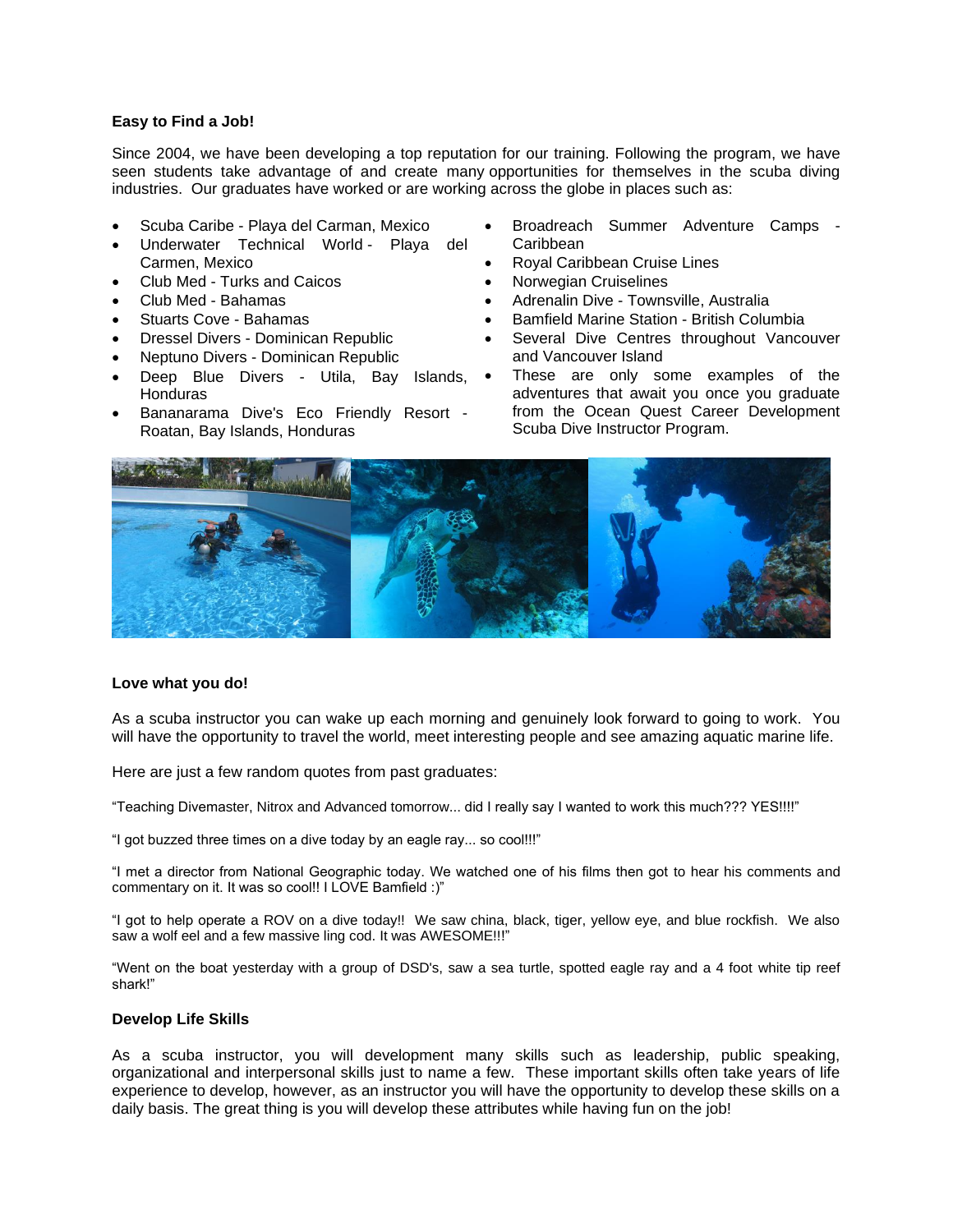#### **What are our graduates saying?**

*Ocean Quest Career Dive program is the best 7 months I have yet to experience in my post secondary education. It was packed with extensive diving education and adventure. The instructors not only passed on their vast knowledge of the diving industry but also provided us with techniques to improve ourselves and our students. As a very hands on program, we spent most of our days out at dive sites, helping in the dive shop learning the tools of the trade and also went on some amazing dive trips. Using the tools we learned in the course it was very easy for me to find employment in the dive industry the Grand Caymans. I have always been complimented on my ability to dive and teach thanks to the mentoring provided by the entire Ocean Quest team.* 

#### Tiana Lambert

*This course literally opened the world up to me. Wherever there is water, there is scuba diving. This course gave me the skills I needed to succeed in the tourism industry, and gave me a heads up on what's happening in the world of tourism. The course was taught by professionals for professionals with the up most quality and expertise. This professional attitude and safety that was taught to me gave me a great understanding on how to succeed in this business. I highly recommend this course to anyone who wants a rewarding and exciting career*.

#### Max Marshal

*The scuba program literally changed my life. I met people who will be lifelong friends, I learned from the best & it opened up a world of opportunities that I would of never even dreamed about. I recommend this course to pretty much every person who is looking to do something different with their life. You get to dive some of the best dive sites in British Columbia and learn hands on with some of the most knowledgeable and respected dive instructors. The experience is something that I will talk about for the rest of my life. I am only 19 and already have a career started. The Scuba Program was the best 8 months of my life so far!* 

Brittany Thomas

#### **How to Apply**

We conduct one Career Development Scuba Dive Instructor Program each year from September – March. You can apply by visiting [www.diveoceanquest.com/courses/professional/scuba-career](http://www.diveoceanquest.com/courses/professional/scuba-career-development-certificate/)[development-certificate/](http://www.diveoceanquest.com/courses/professional/scuba-career-development-certificate/) and click on Apply for Program.

**For more information visit contact us at** [careers@diveoceanquest.com](mailto:careers@diveoceanquest.com)**.**